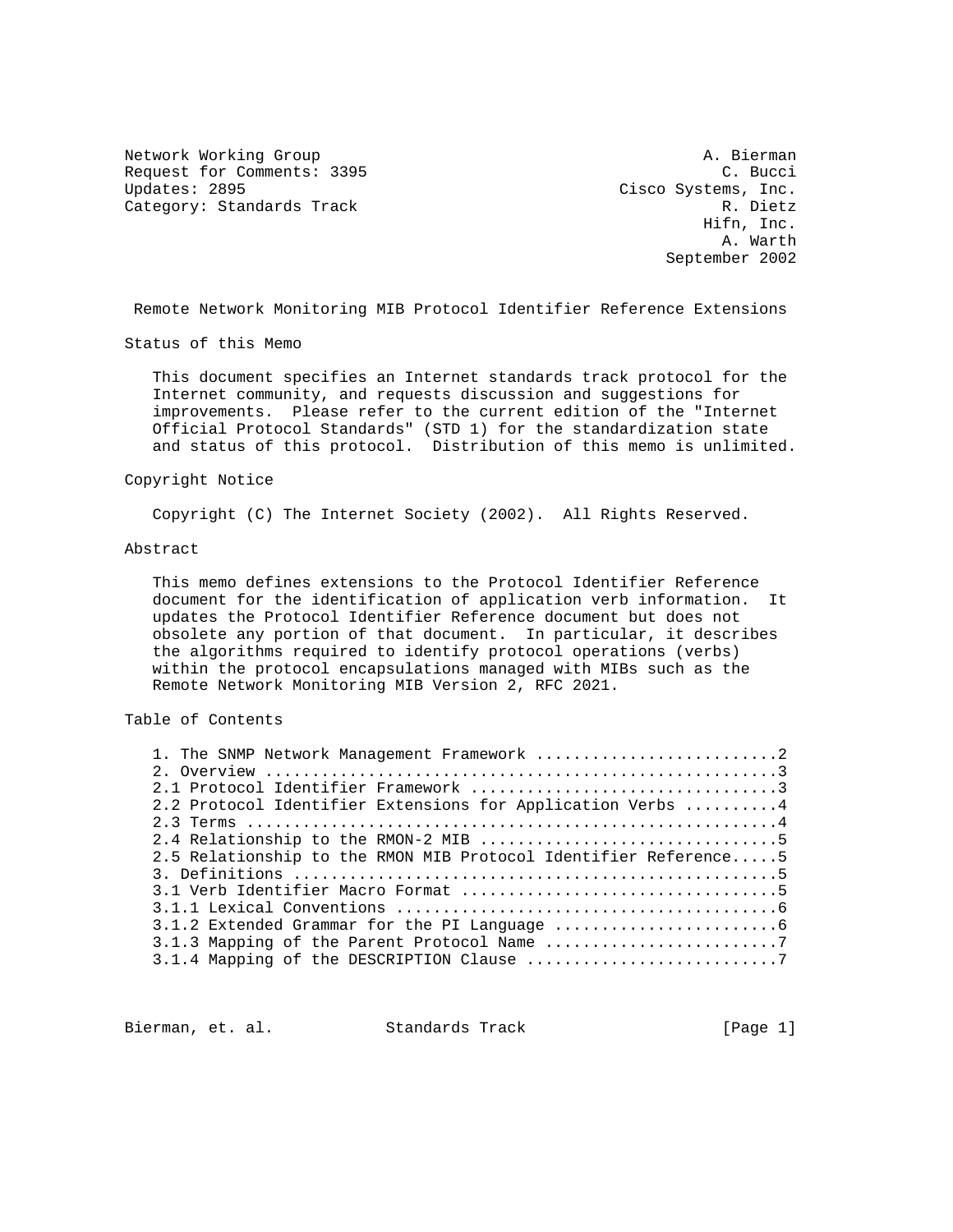| 3.2.1 Mapping of the Verb Layer Numbering Space  8         |
|------------------------------------------------------------|
|                                                            |
| 3.2.3 Mapping of the ProtocolDirParameters object 9        |
| 3.2.4 Mapping of the ProtocolDirLocalIndex object 10       |
| 3.2.5 Mapping of the protocolDirDescr object 10            |
| 3.2.6 Mapping of the protocolDirType object 10             |
| 3.2.7 Mapping of the protocolDirAddressMapConfig object 10 |
| 3.2.8 Mapping of the protocolDirHostConfig object 10       |
| 3.2.9 Mapping of the protocolDirMatrixConfig object 10     |
| 3.2.10 Mapping of the protocolDirOwner object 11           |
| 3.2.11 Mapping of the protocolDirStatus object 11          |
|                                                            |
|                                                            |
|                                                            |
|                                                            |
|                                                            |
|                                                            |
|                                                            |
|                                                            |
|                                                            |
|                                                            |
|                                                            |
|                                                            |
|                                                            |
|                                                            |
|                                                            |
|                                                            |
|                                                            |
|                                                            |

1. The SNMP Network Management Framework

 The SNMP Management Framework presently consists of five major components:

- o An overall architecture, described in RFC 2571 [RFC2571].
- o Mechanisms for describing and naming objects and events for the purpose of management. The first version of this Structure of Management Information (SMI) is called SMIv1 and is described in STD 16, RFC 1155 [RFC1155], STD 16, RFC 1212 [RFC1212] and

Bierman, et. al. Standards Track [Page 2]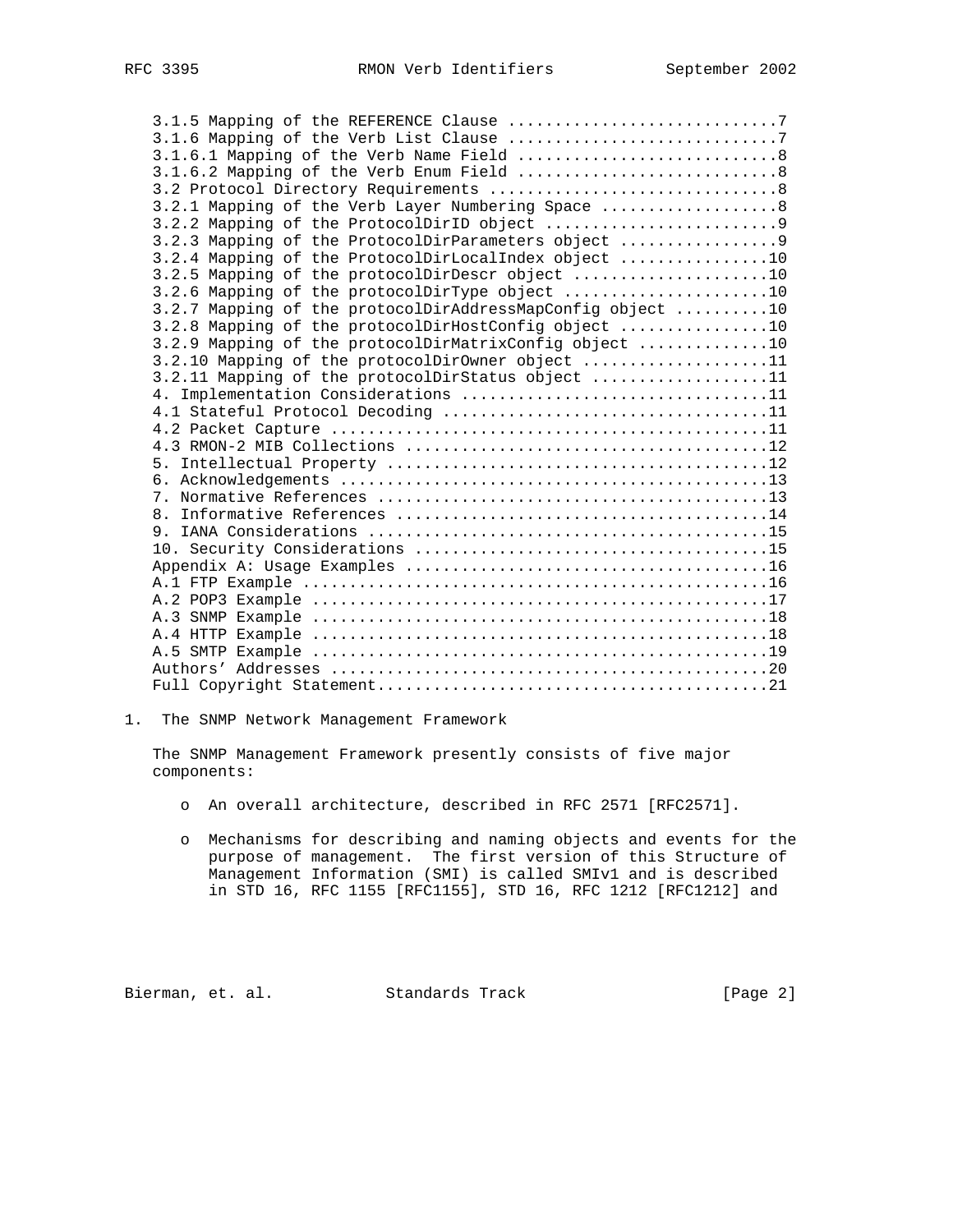RFC 1215 [RFC1215]. The second version, called SMIv2, is described in STD 58, RFC 2578 [RFC2578], RFC 2579 [RFC2579] and RFC 2580 [RFC2580].

- o Message protocols for transferring management information. The first version of the SNMP message protocol is called SNMPv1 and is described in STD 15, RFC 1157 [RFC1157]. A second version of the SNMP message protocol, which is not an Internet standards track protocol, is called SNMPv2c and is described in RFC 1901 [RFC1901] and RFC 1906 [RFC1906]. The third version of the message protocol is called SNMPv3 and is described in RFC 1906 [RFC1906], RFC 2572 [RFC2572] and RFC 2574 [RFC2574].
- o Protocol operations for accessing management information. The first set of protocol operations and associated PDU formats is described in STD 15, RFC 1157 [RFC1157]. A second set of protocol operations and associated PDU formats is described in RFC 1905 [RFC1905].
- o A set of fundamental applications is described in RFC 2573 [RFC2573]. The view-based access control mechanism is described in RFC 2575 [RFC2575].

 A more detailed introduction to the current SNMP Management Framework can be found in RFC 2570 [RFC2570].

 Managed objects are accessed via a virtual information store, termed the Management Information Base or MIB. Objects in the MIB are defined using the mechanisms defined in the SMI.

This memo does not specify a MIB module.

2. Overview

 There is a need for a standardized way of identifying the protocol operations defined for particular application protocols. Different protocol operations can have very different performance characteristics, and it is desirable to collect certain metrics at this level of granularity. This memo defines extensions to the existing protocol identifier structure [RFC2895] and is intended to update, not obsolete, the existing protocol identifier encoding rules.

2.1 Protocol Identifier Framework

 The RMON Protocol Identifier (PI) structure [RFC2895] allows for a variable number of layer identifiers. Each layer contributes 4 octets to the protocolDirID OCTET STRING and one octet to the

Bierman, et. al. Standards Track [Page 3]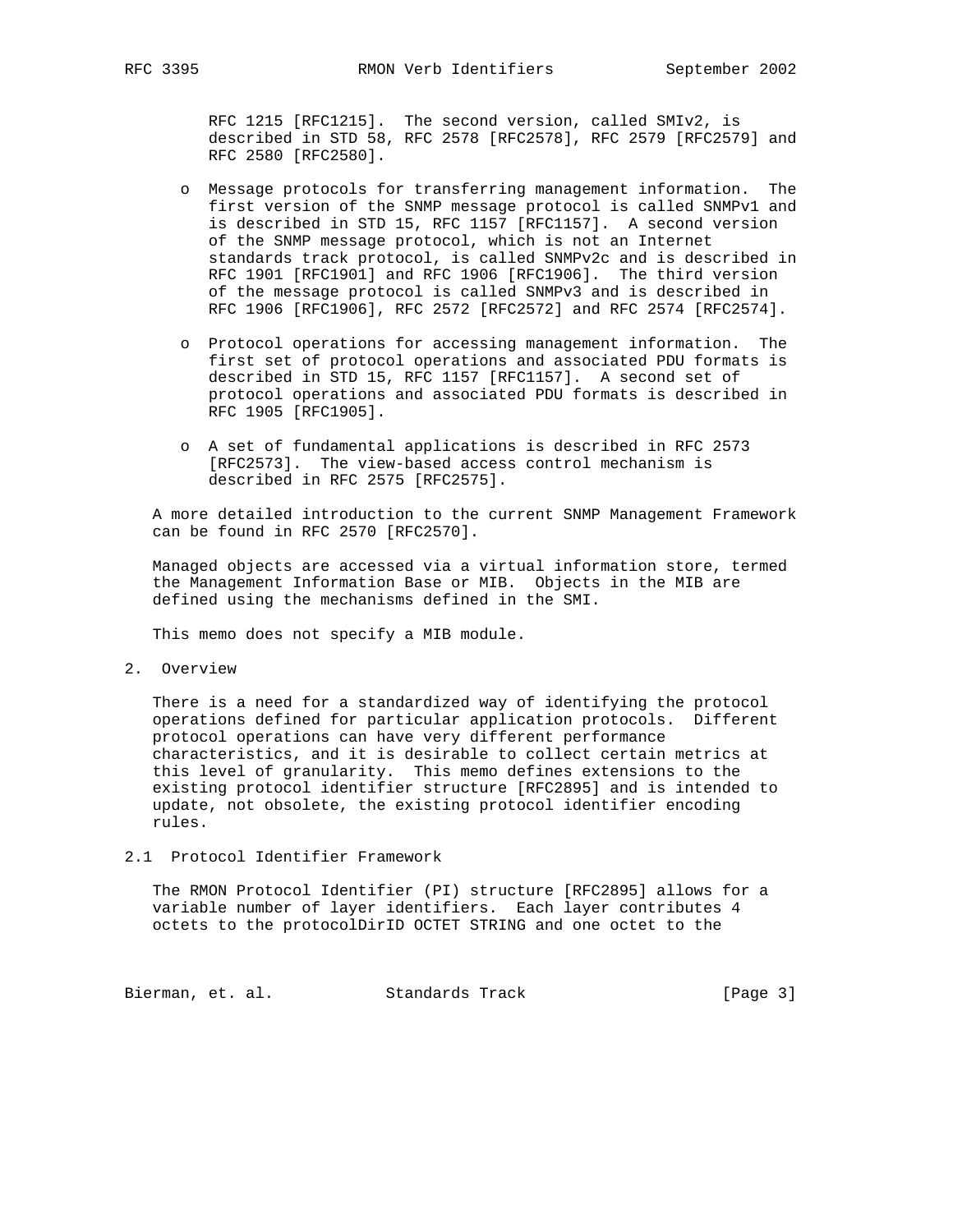protocolDirParameters OCTET STRING. These two MIB objects comprise the index in the protocolDirTable [RFC2021] and represent a globally unique identifier for a particular protocol encapsulation (or set of encapsulations if the wild-card base layer is used).

## 2.2 Protocol Identifier Extensions for Application Verbs

 The existing RMON protocol identifier architecture requires that an application verb be represented by one additional protocol layer, appended to the protocol identifier for the parent application. Since some application verbs are defined as strings which can exceed 4 octets in length, an integer mapping must be provided for each string. This memo specifies how the verb layer is structured, as well as a verb identifier macro syntax for specification of verb name to integer mappings.

### 2.3 Terms

 The key words "MUST", "MUST NOT", "REQUIRED", "SHALL", "SHALL NOT", "SHOULD", "SHOULD NOT", "RECOMMENDED", "MAY", and "OPTIONAL" in this document are to be interpreted as described in RFC 2119 [RFC2119].

 This document uses some terms defined in the RMON Protocol Identifier Reference document [RFC2895] and some new terms that need introduction here.

Application Verb

 Also called simply 'verb'. Refers to one of potentially many protocol operations that are defined by a particular application protocol.

 Note that an application verb is not equivalent to an application protocol sub-command or opcode within a packet containing a PDU for the application. An application verb is a transaction type and may involve several PDU types within the application protocol (e.g., SNMP Get-PDU and Response-PDU). In some applications, a verb may encompass protocol operations pertaining to more than one protocol entry in the protocol directory (e.g., ftp and ftp-data).

Connect Verb

 The special application verb associated with connection or session setup and tear-down traffic, and not attributed to any other verb for the application. This verb is assigned the enumeration value of zero, and the verb 'connect(0)' is implicitly defined for all application protocols.

Bierman, et. al. Standards Track [Page 4]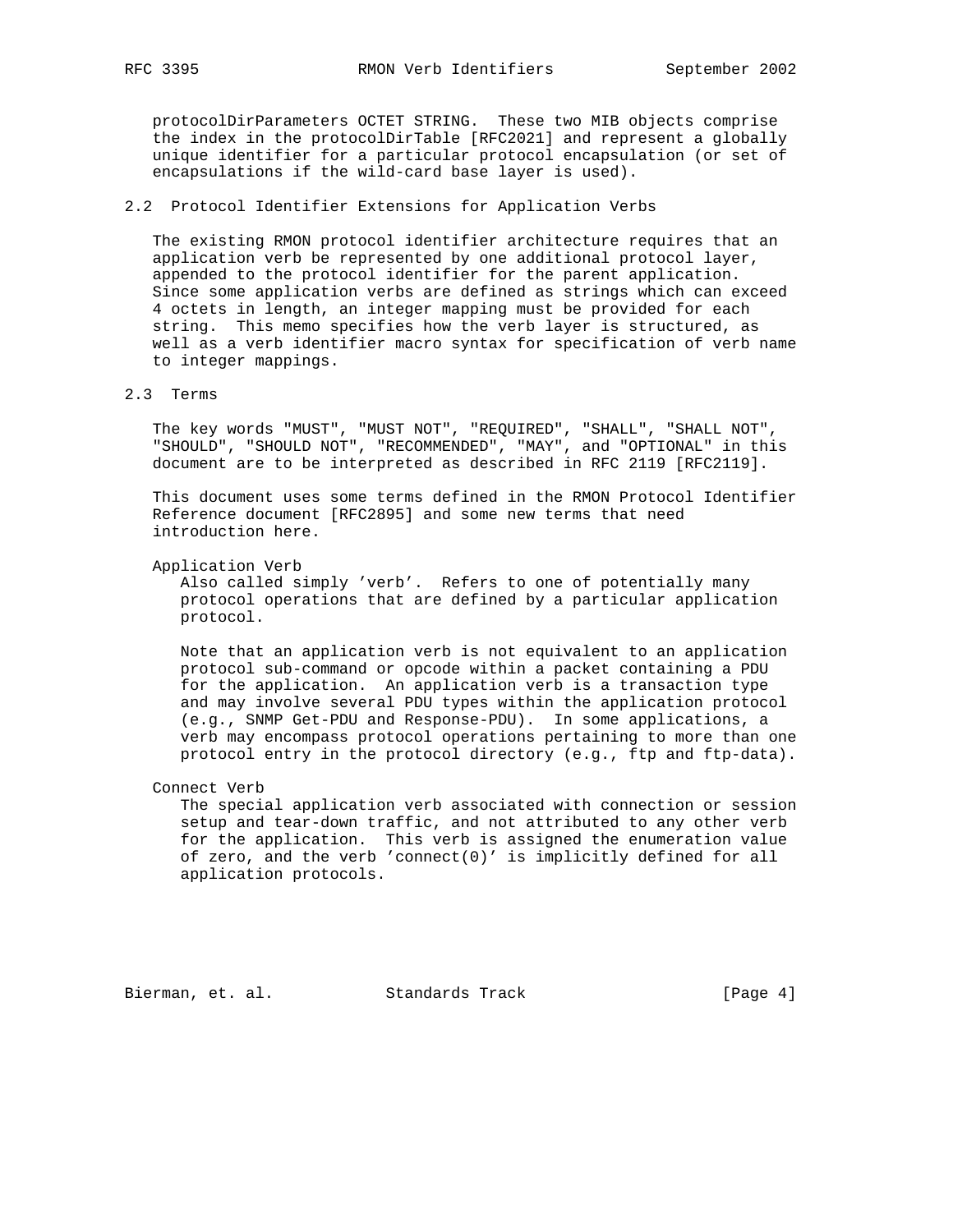Parent Application One of potentially many protocol encapsulations which identifies a particular application protocol. This term refers generically to any or all such encapsulations for a given set of application verbs.

 Verb Layer The portion of the protocol identifier octet string which identifies the application verb.

Verb Set

 The group of verbs enumerated for a particular application protocol. The list of verb strings within a particular verb identifier macro invocation is also called the verb set for that verb identifier.

2.4 Relationship to the RMON-2 MIB

 The RMON-2 MIB [RFC2021] contains the protocolDirTable MIB objects used to identify all protocol encapsulations that can be monitored by a particular RMON agent.

 This memo describes how these MIB objects are mapped by an implementation for entries which identify application verbs. This document does not define any new MIB objects to identify application verbs. The applicability of the definitions in this document is not limited to the RMON-2 MIB. Other specifications which utilize the RMON-2 protocolDirTable and/or the protocol identifier macros which it represents can also utilize the application verb macro definitions contained in this document.

2.5 Relationship to the RMON MIB Protocol Identifier Reference

 The RMON MIB Protocol Identifier Reference [RFC2895] defines the RMON Protocol Identifier Macro Specification Language as well as the encoding rules for the ProtocolDirID and protocolDirParameters OCTET STRINGs. This memo defines extensions to the Protocol Identifier Reference for the identification of application verb information. It does not obsolete any portion of the Protocol Identifier Reference document.

- 3. Definitions
- 3.1 Verb Identifier Macro Format

 The following example is meant to introduce the verb-identifier macro. This macro-like construct is used to represent protocol verbs for a specific parent application.

Bierman, et. al. Standards Track [Page 5]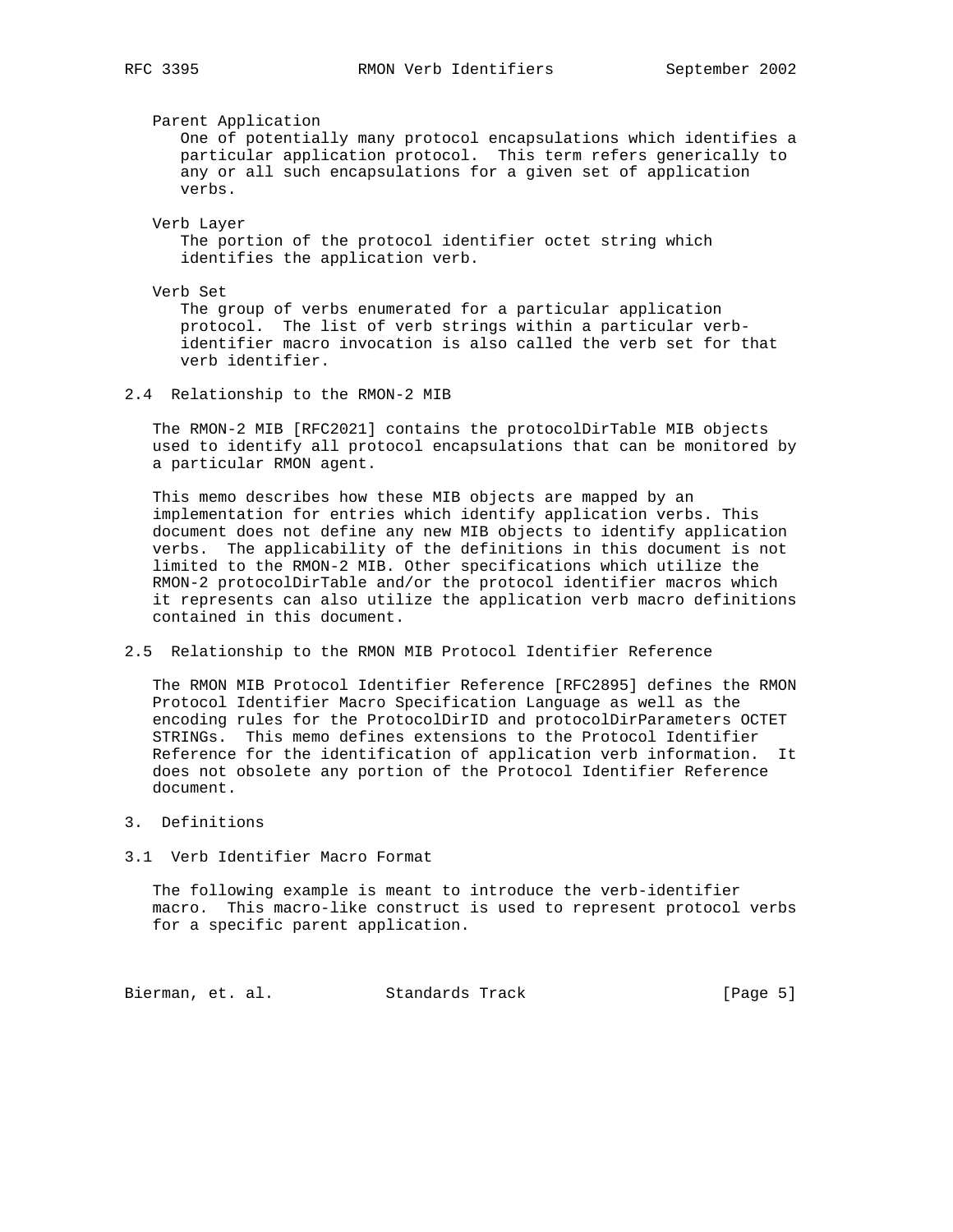# 3.1.1 Lexical Conventions

The following keyword is added to the PI language:

VERB-IDENTIFIER

3.1.2 Extended Grammar for the PI Language

 The following is the extended BNF notation for the grammar with starting symbol <piFile>. It is for representing verb identifier macros. Note that only the term <piFile> is actually modified from the definition in [RFC2895]. The <piDefinition> syntax is not reproduced here, since this memo is intended to extend that definition, not replace it.

```
 -- a file containing one or more
 -- Protocol Identifier (PI) definitions
 <piFile> = [ <piDefinition> | <piVerbDefinition> ]...
 -- a PI definition
 <piVerbDefinition> =
  [<wspace>] <parentProtoName> <wspace> "VERB-IDENTIFIER"
        <wspace> "DESCRIPTION" <wspace> string
       [ <wspace> "REFERENCE" <wspace> string ]
       [<wspace>] "::=" [<wspace>]
       "{" [<wspace>] <verbList> [<wspace>] "}" [<wspace>]
 -- a list of verb identifier string
 <verbList> = <verbId> [ [<wspace>] "," [<wspace>] <verbId> ]...
 -- a verb identifier string
 <verbId> = <verbName> [<wspace>] "(" [<wspace>]
          <verbEnum> [<wspace>] ")" [<wspace>]
 -- a protocol name
 <parentProtoName> = <protoName>
 -- a verb name
 <verbName> = <lcname>
 -- a verb enumeration
 <verbEnum> = <posNum>
 -- a positive integer
 <posNum> = any integer value greater than zero and
            less than 16,777,216
 -- <piDefinition> syntax is defined in [RFC2895]
```
Bierman, et. al. Standards Track [Page 6]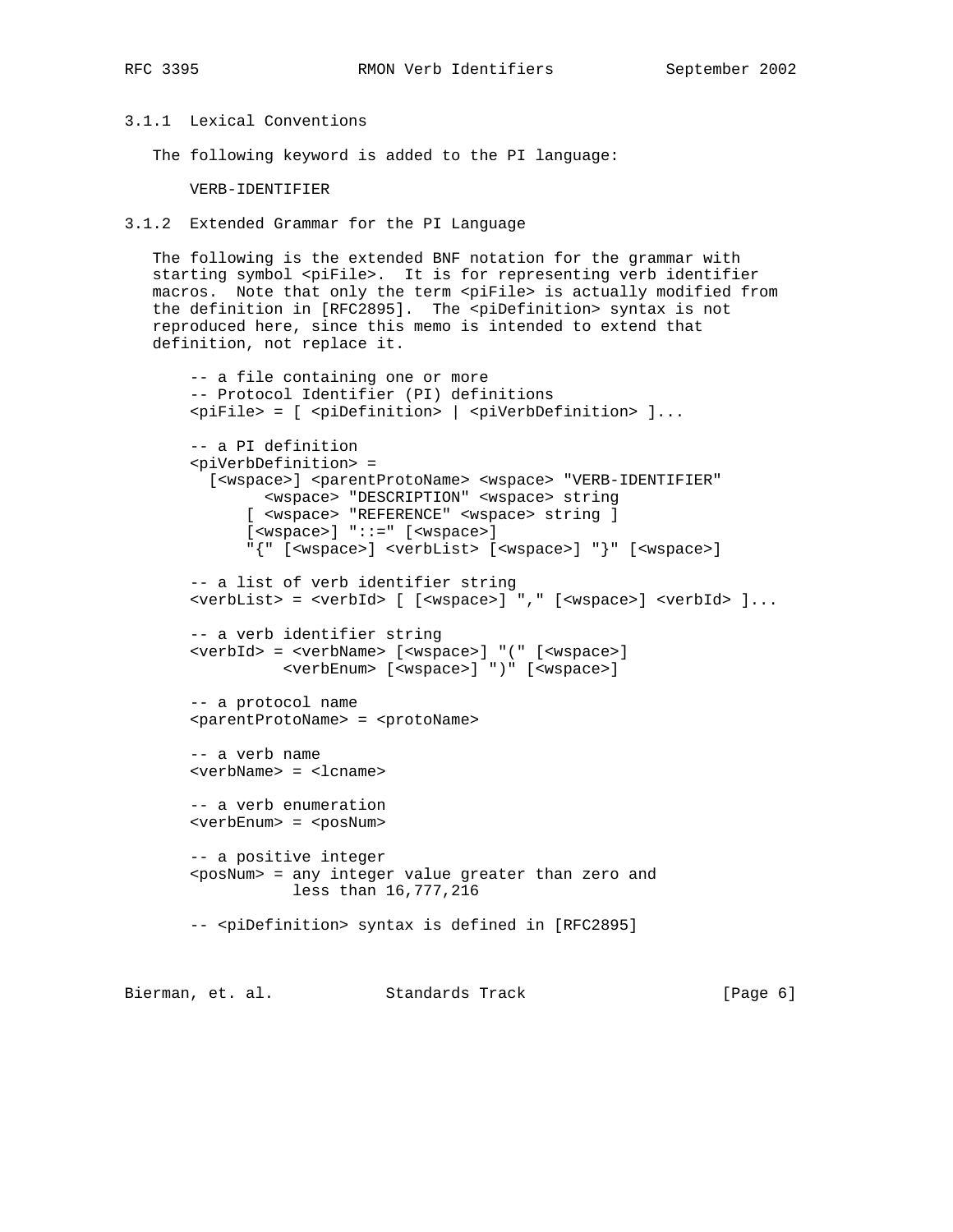-- <protoName> syntax is defined in [RFC2895] -- <wspace> syntax is defined in [RFC2895]

- -- <lcname> syntax is defined in [RFC2895]
- 
- 3.1.3 Mapping of the Parent Protocol Name

The "parentProtoName" value, called the "parent protocol name", SHOULD be an ASCII string consisting of 1 to 64 characters. (These names are intended to appear in IETF documentation, so the use of UTF-8 is not appropriate.) The encoding rules are exactly as specified in section 6.2.4 of [RFC2895] for the mapping of the protocol name field. The value for <parentProtoName> (which is called the "parent protocol name") MUST be the value of a protocol identifier defined as specified for <protoName> in section 3.2.4 of [RFC2895]. The value of <parentProtoName> MUST specify a <protoName> defined in the <piFile>.

 A protocol identifier macro SHOULD exist in the <piFile> for at least one encapsulation of the parent application protocol if any verb identifier macros referencing that parent application are present in the <piFile>.

3.1.4 Mapping of the DESCRIPTION Clause

 The DESCRIPTION clause provides a textual description of the protocol verb set identified by this macro. It SHOULD NOT contain details about items covered by the REFERENCE clause. The DESCRIPTION clause MUST be present in all verb-identifier macro declarations.

3.1.5 Mapping of the REFERENCE Clause

 If a publicly available reference document exists for this set of application protocol verbs, it SHOULD be listed here. Typically this will be a URL, otherwise it will be the name and address of the controlling body.

 The REFERENCE clause is optional but SHOULD be present if an authoritative reference exists which specifies the application protocol verbs defined in the <verbList> section of this macro.

3.1.6 Mapping of the Verb List Clause

 The verb list clause MUST be present. It is used to identify a list of application verb names and associate a numeric constant with each verb name. At least one verb MUST be specified and a maximum of 16,777,215 (2^^24 - 1) verbs MAY be specified. This enumerated list SHOULD be densely numbered (i.e., valued from '1' to 'N', where 'N' is the total number of verbs defined in the macro).

Bierman, et. al. Standards Track [Page 7]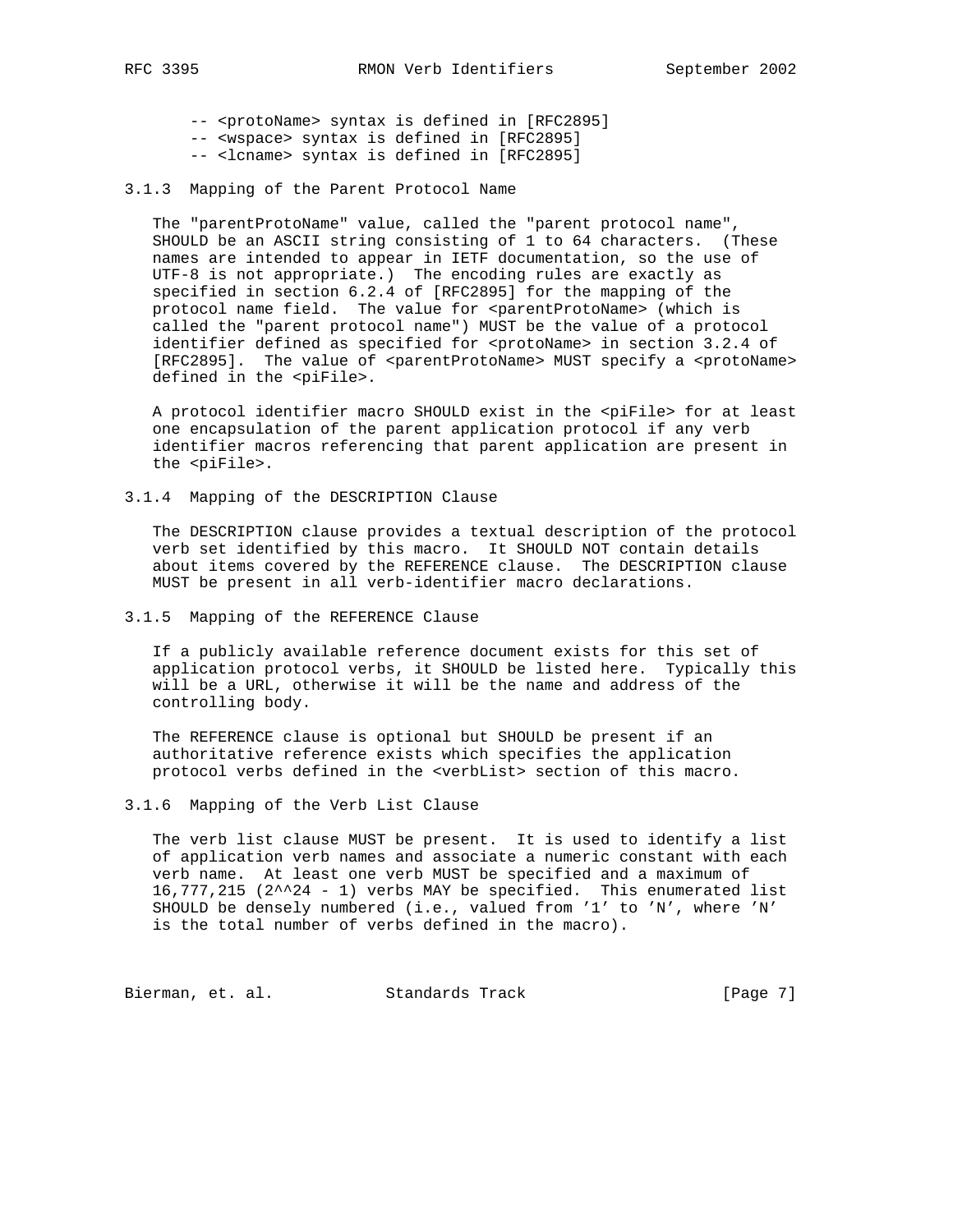3.1.6.1 Mapping of the Verb Name Field

 The <verbName> field is case-sensitive and SHOULD be set to the most appropriate string name for each application verb. If such a descriptive string is defined in an authoritative document then that string SHOULD be used. If no such string exists then an appropriate but arbitrary string should be selected for this value.

 Verb names MUST be unique for a particular parent application. Note that the special 'connect(0)' verb is implicitly defined for each application protocol. It is possible for an explicit definition of this verb (e.g., 'connect(8)' for http) to exist for a protocol, as well as the implicit 'connect(0)' verb.

3.1.6.2 Mapping of the Verb Enum Field

 The <verbEnum> field MUST be unique for all verbs associated with a particular parent application. This field SHOULD contain a value between '1' and '16,777,215' inclusive.

3.2 Protocol Directory Requirements

 This section defines how the protocolDirTable should be populated for any application verb identified with a verb-identifier macro.

 An agent MUST implement all applicable protocolDirTable MIB objects on behalf of each supported application verb.

3.2.1 Mapping of the Verb Layer Numbering Space

 The verb layer consists of the 4 octets within the protocolDirID INDEX field which identify a particular application verb.

 Figure 1 Verb Layer Format ---------------- protocolDirID string fragment ---+--------+--------+--------+--------+ | resrvd | |  $\ldots$  | set to | verb enumeration value | zero | (a) (b) (c) | ---+--------+--------+--------+--------+ octet | 1 | 3 | count

The first octet is reserved for future use and MUST be set to zero.

Bierman, et. al. Standards Track (Page 8)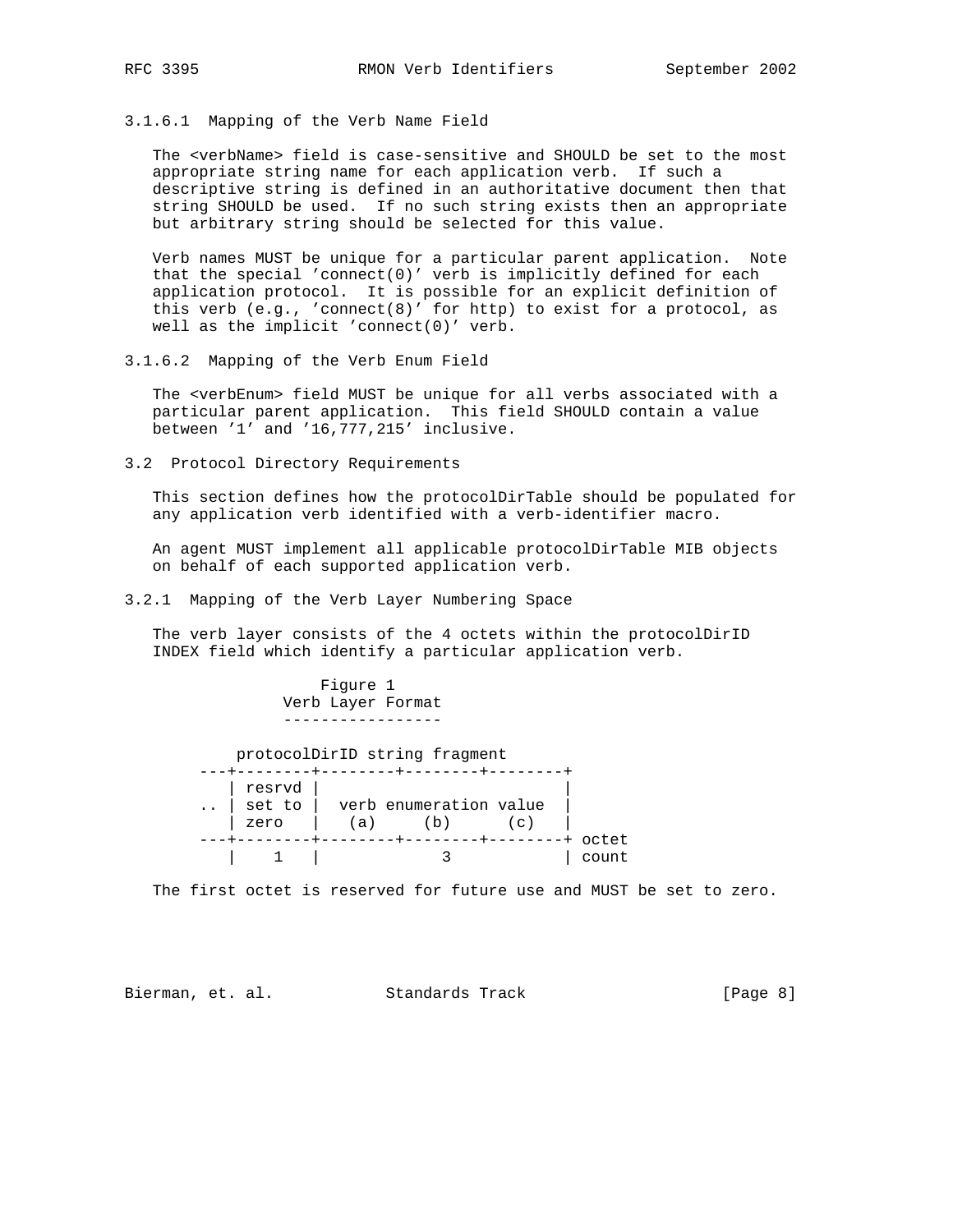The next three octets identify the <verbEnum> field used to enumerate the particular application verb represented by the <verbName> field. This field is a 24-bit unsigned integer, encoded in network byte order.

The value zero is reserved to identify the special 'connect(0)' verb. This verb enumeration value (i.e., '0' part of 'connect(0)') MUST NOT be redefined in a verb identifier macro verb list. Note that the verb name 'connect' is not reserved and MAY be redefined in a verb list.

## 3.2.2 Mapping of the ProtocolDirID object

 The protocolDirID OCTET STRING value for a particular application verb is represented by the protocolDirID value for the parent application, appended with the verb's layer identifier value.

> Figure 2 ProtocolDirID Format for Verbs ------------------------------

 protocolDirID string +--------+--------+--------+--------+ | parent | verb | | protocolDirID | layer | | string | value | +--------+--------+--------+--------+ octet | length of parent ID | 4 | count

 The protocolDirID object is encoded as the protocolDirID value of the parent application, followed by four additional octets representing the verb layer. The verb layer value is encoded as [0.a.b.c] where 'a' is the high order byte, 'b' is the middle order byte, and 'c' is the low order byte of the <verbEnum> field for the specific application verb value. A valid PI verb enumeration will be encoded in the range "0.0.0.0" to "0.255.255.255", where the special value "0.0.0.0" is reserved for the implicitly defined 'connect(0)' verb.

3.2.3 Mapping of the ProtocolDirParameters object

 The protocolDirParameters OCTET STRING value for a particular application verb is represented by the protocolDirParameters value for the parent application, appended with one octet containing the value zero. Although not actually used, this field is included to conform to the encoding rules defined in the Protocol Identifiers Reference [RFC2895].

Bierman, et. al. Standards Track [Page 9]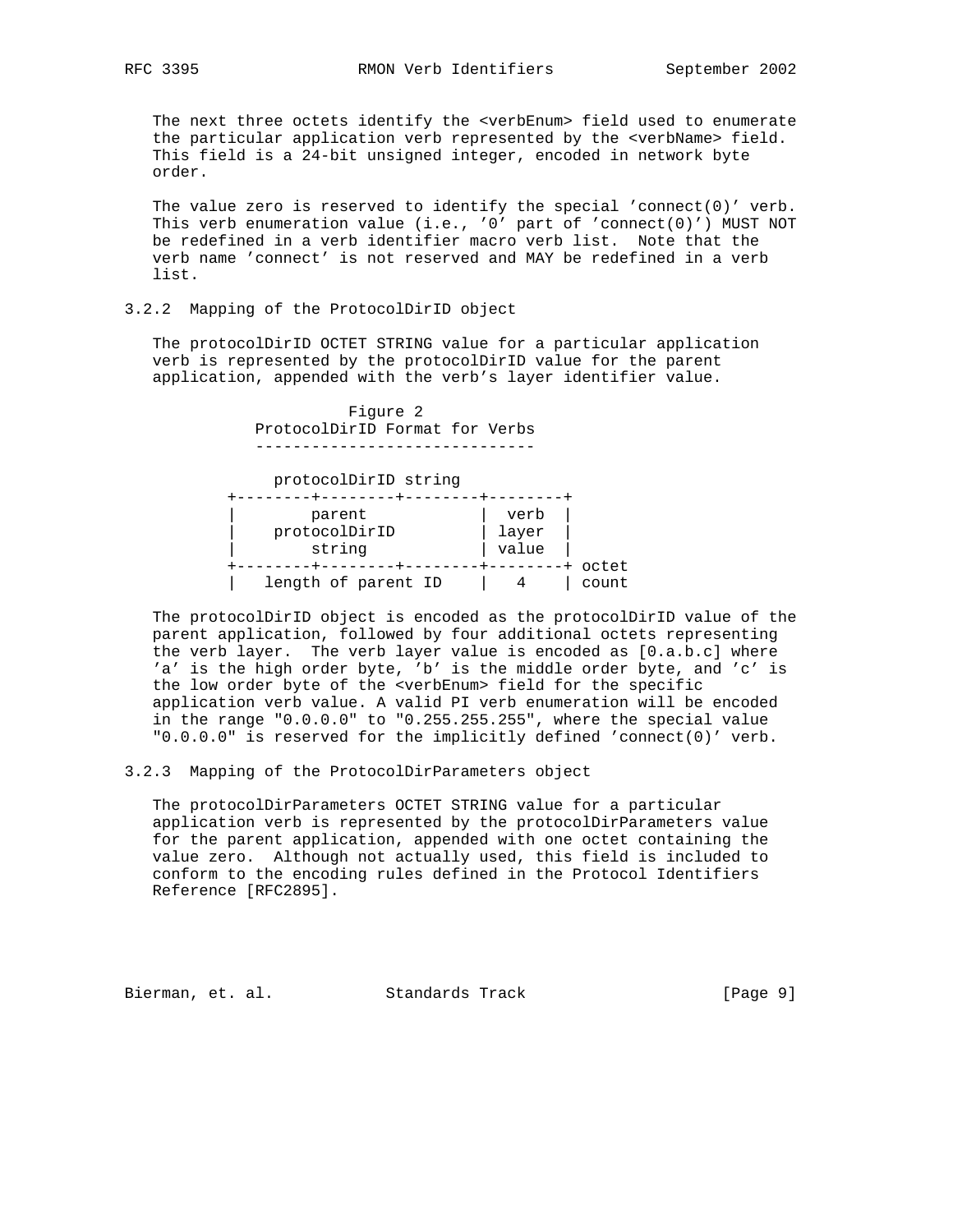3.2.4 Mapping of the ProtocolDirLocalIndex object

 The agent MUST assign an appropriate protocolDirLocalIndex value for each application verb according to the encoding rules defined for this object in [RFC2021] and [RFC2895].

3.2.5 Mapping of the protocolDirDescr object

 The agent MUST convey the <verbName> value for a particular application verb in the protocolDirDescr object. This object SHOULD be encoded as the protocolDirDescr value for the parent application appended with a 'dot' character, followed by the exact text contained in the <verbName> field.

3.2.6 Mapping of the protocolDirType object

 The agent MUST set the protocolDirType object for each application verb to the value representing the empty bit set ( $\{\}\)$ .

3.2.7 Mapping of the protocolDirAddressMapConfig object

 The agent MUST set the protocolDirAddressMapConfig object for each application verb to the value 'notSupported(1)'.

3.2.8 Mapping of the protocolDirHostConfig object

 The agent MUST set the protocolDirHostConfig object for each application verb present in the protocol directory according to the monitoring capabilities for each verb. The agent MAY set this object to the same value as configured in the parent application protocolDirHostConfig object. The agent MAY choose to transition this object from the value 'supportedOn(2)' to 'supportedOff(3)' if the parent application protocolDirHostConfig object first transitions from 'supportedOn(2)' to 'supportedOff(3)'.

3.2.9 Mapping of the protocolDirMatrixConfig object

 The agent MUST set the protocolDirMatrixConfig object for each application verb according to the monitoring capabilities for each verb. The agent MAY set this object to the same value as configured in the parent application protocolDirMatrixConfig object. The agent MAY choose to transition this object from the value 'supportedOn(2)' to 'supportedOff(3)' if the parent application protocolDirMatrixConfig object first transitions from 'supportedOn(2)' to 'supportedOff(3)'.

Bierman, et. al. Standards Track [Page 10]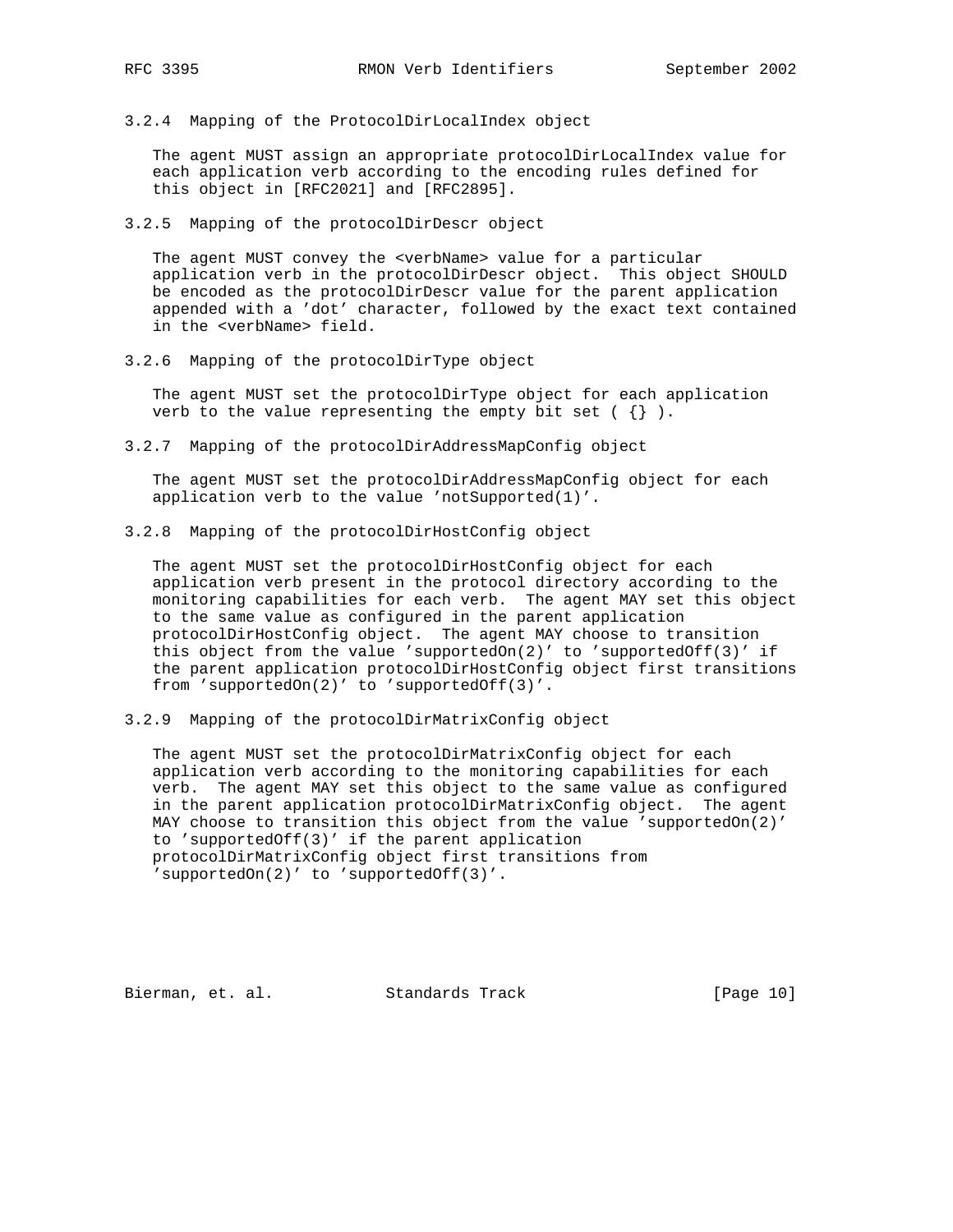3.2.10 Mapping of the protocolDirOwner object

 This object is encoded exactly the same for application verbs as for other protocolDirTable entries, according to the rules specified in the RMON-2 MIB [RFC2021].

3.2.11 Mapping of the protocolDirStatus object

 This object is encoded exactly the same for application verbs as for other protocolDirTable entries, according to the rules specified in RMON-2 MIB [RFC2021].

4. Implementation Considerations

 This section discusses the implementation implications for agents which support verbs in the protocol directory and the RMON collections which utilize the protocol directory.

4.1 Stateful Protocol Decoding

 Implementations of the RMON-2 MIB for application layer and network layer protocols typically require little if any state to be maintained by the probe. The probe can generally decide whether to count a packet and its octets on the packet's own merits, without referencing or updating any state information.

 Implementations of the RMON-2 MIB at the verb layer will, for many protocols, need to maintain state information in order to correctly classify a packet as "belonging" to one verb or another. The examples below illustrate this point.

 For SNMP over UDP, a Response-PDU for an SNMP Get-PDU can't be distinguished from a Response-PDU for a Getnext-PDU. A probe would need to maintain state information in order to correlate a Response- PDU from B to A with a previous request from A to B.

 For application protocols carried over a stream-based transport such as TCP, the information required to identify an application verb can span several packets. A probe would need to follow the transport layer flow in order to correctly parse the application-layer data.

## 4.2 Packet Capture

 For packet capture based on verb-layer protocol directory filtering, the decision to include a packet in the capture buffer may need to be deferred until the packet can be conclusively attributed to a

Bierman, et. al. Standards Track [Page 11]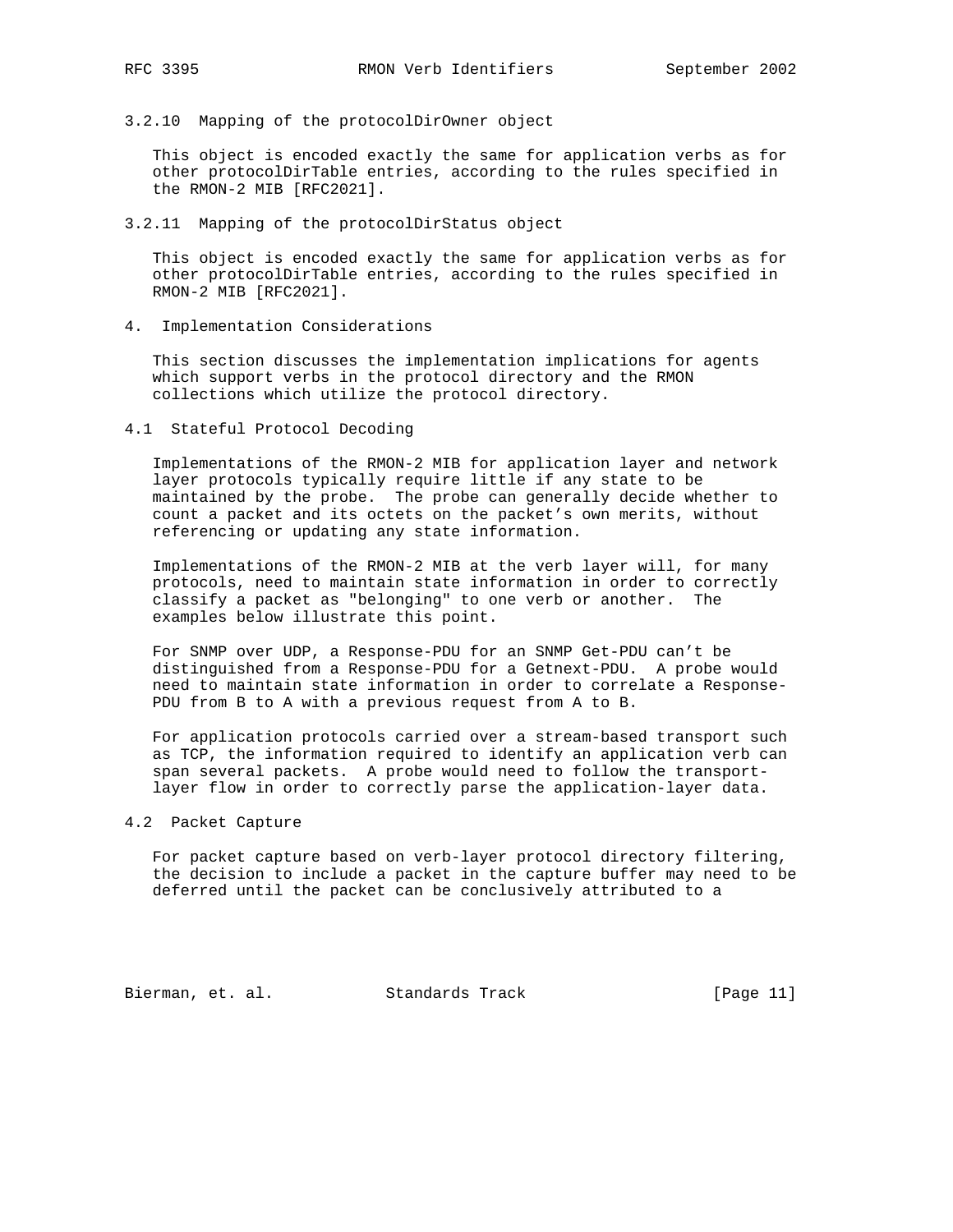particular verb. A probe may need to pre-buffer packets while deciding to include or exclude them from capture based on other packets that have not yet arrived.

4.3 RMON-2 MIB Collections

 Data collections such as the protocol distribution or Application Layer Host Table (alHostTable) require that each packet is counted only once, i.e., a given packet is fully classified as a single protocol encapsulation which resolves to a single leaf entry in the protocol directory. Also, octet counters related to protocol classification are incremented by the entire size of packet, not just the octets associated with a particular encapsulation layer.

 It is possible that particular application protocols will allow multiple types of verbs to be present in a single packet. In this case, the agent MUST choose one verb type, and therefore one protocol directory entry, in order to properly count such a packet.

 It is an implementation-specific matter as to which verb type an agent selects to identify a packet in the event more than one verb type is present in that packet. Some possible choices include:

- the first verb type encountered in the packet
- the verb type with the most instances in the packet
- the verb type using the largest number of octets in the packet
- the most 'interesting' verb type in the packet (based on knowledge of that application protocol).
- 5. Intellectual Property

 The IETF takes no position regarding the validity or scope of any intellectual property or other rights that might be claimed to pertain to the implementation or use of the technology described in this document or the extent to which any license under such rights might or might not be available; neither does it represent that it has made any effort to identify any such rights. Information on the IETF's procedures with respect to rights in standards-track and standards-related documentation can be found in BCP-11. Copies of claims of rights made available for publication and any assurances of licenses to be made available, or the result of an attempt made to obtain a general license or permission for the use of such proprietary rights by implementors or users of this specification can be obtained from the IETF Secretariat.

Bierman, et. al. Standards Track [Page 12]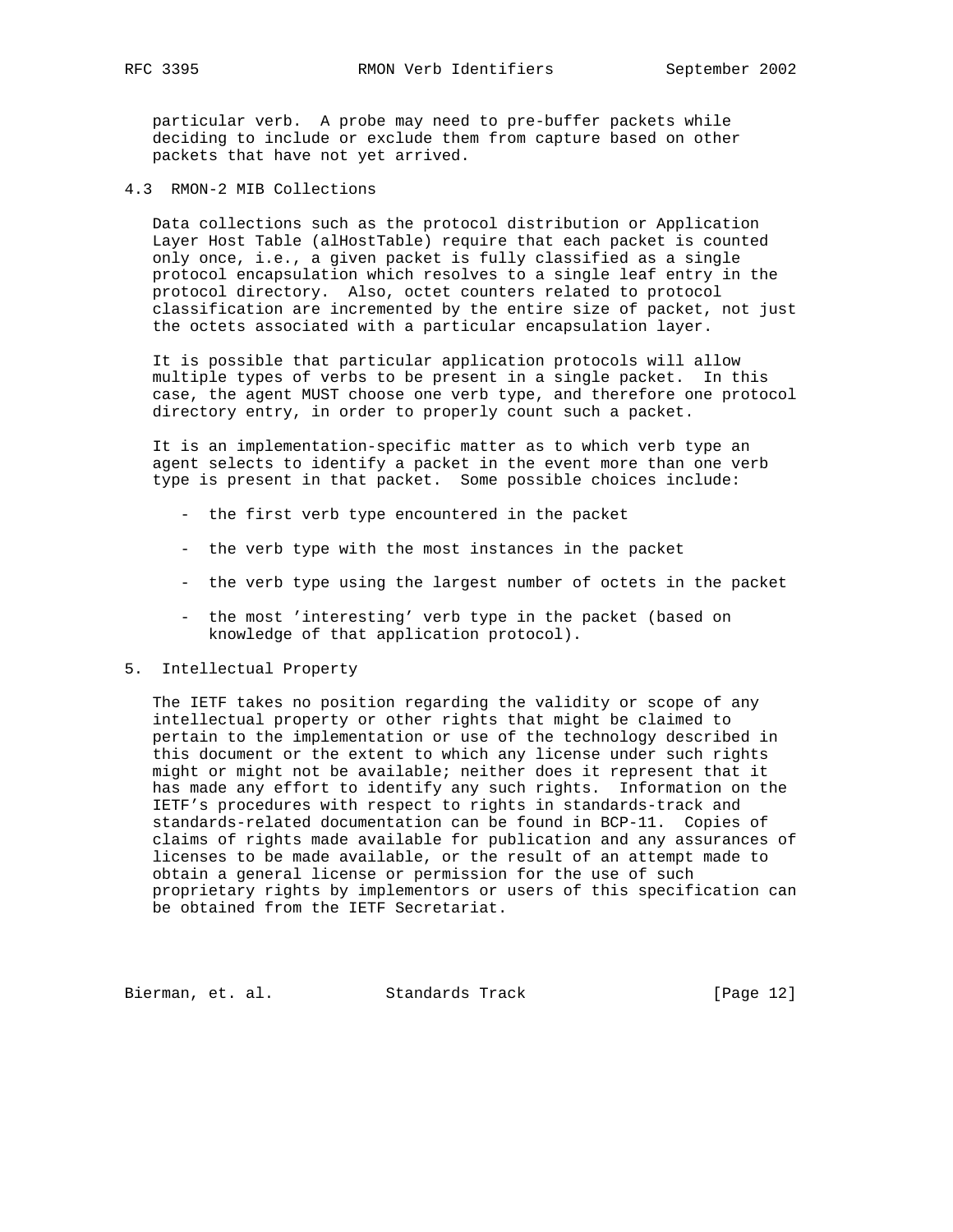The IETF invites any interested party to bring to its attention any copyrights, patents or patent applications, or other proprietary rights which may cover technology that may be required to practice this standard. Please address the information to the IETF Executive Director.

6. Acknowledgements

This memo is a product of the RMONMIB WG.

- 7. Normative References
	- [RFC1905] SNMPv2 Working Group, Case, J., McCloghrie, K., Rose, M. and S. Waldbusser, "Protocol Operations for Version 2 of the Simple Network Management Protocol (SNMPv2)", RFC 1905, January 1996.
	- [RFC1906] SNMPv2 Working Group, Case, J., McCloghrie, K., Rose, M. and S. Waldbusser, "Transport Mappings for Version 2 of the Simple Network Management Protocol (SNMPv2)", RFC 1906, January 1996.
	- [RFC2021] Waldbusser, S., "Remote Network Monitoring MIB (RMON-2)", RFC 2021, January 1997.
	- [RFC2026] Bradner, S., "The Internet Standards Process -- Revision 3", BCP 9, RFC 2026, October 1996.
	- [RFC2119] Bradner, S., "Key words for use in RFCs to Indicate Requirement Levels", BCP 14, RFC 2119, March 1997.
	- [RFC2571] Harrington, D., Presuhn, R. and B. Wijnen, "An Architecture for Describing SNMP Management Frameworks", RFC 2571, April 1999.
	- [RFC2572] Case, J., Harrington D., Presuhn R. and B. Wijnen, "Message Processing and Dispatching for the Simple Network Management Protocol (SNMP)", RFC 2572, April 1999.
	- [RFC2573] Levi, D., Meyer, P. and B. Stewart, "SNMPv3 Applications", RFC 2573, April 1999.
	- [RFC2574] Blumenthal, U. and B. Wijnen, "User-based Security Model (USM) for version 3 of the Simple Network Management Protocol (SNMPv3)", RFC 2574, April 1999.

Bierman, et. al. Standards Track [Page 13]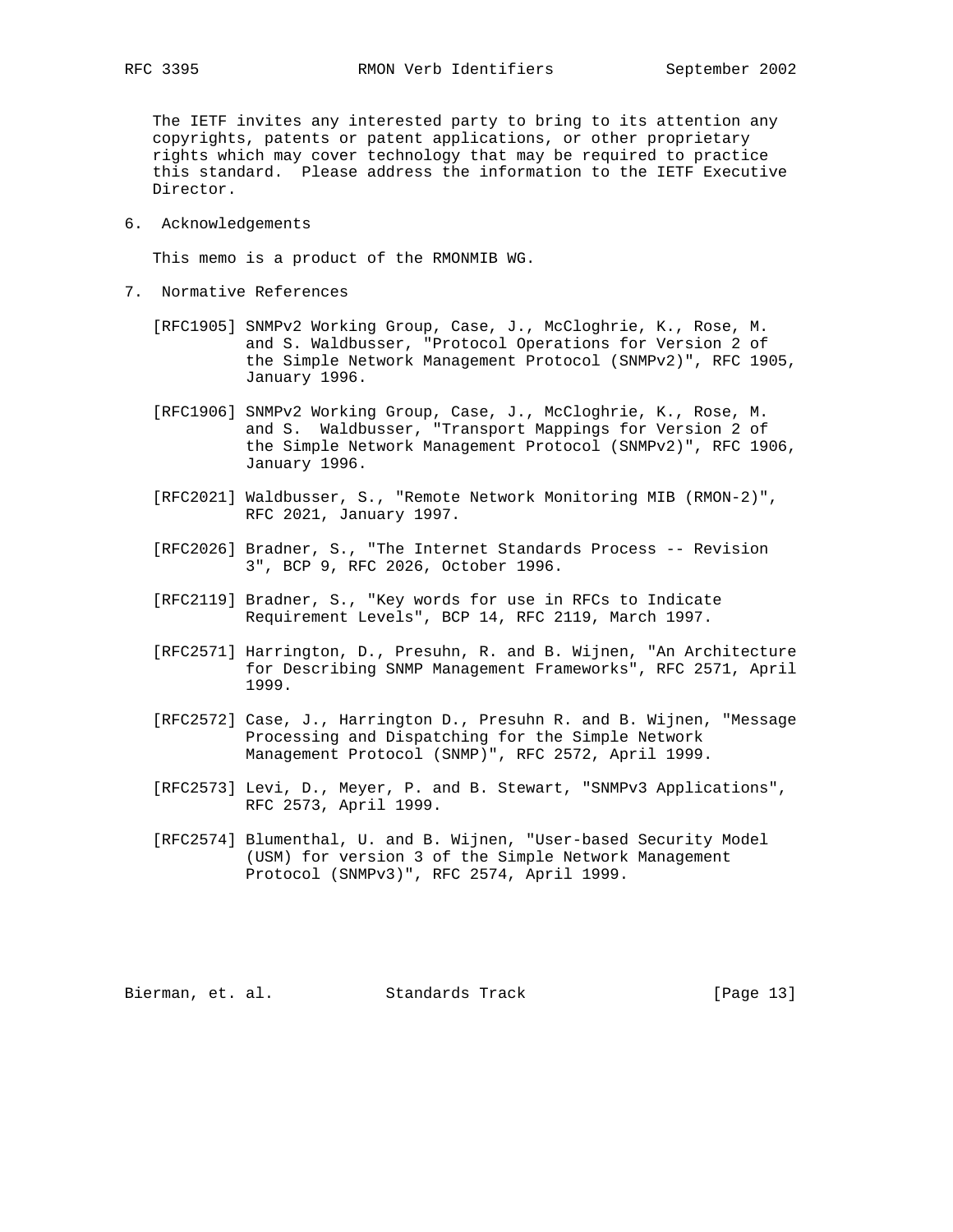- [RFC2575] Wijnen, B., Presuhn, R. and K. McCloghrie, "View-based Access Control Model (VACM) for the Simple Network Management Protocol (SNMP)", RFC 2575, April 1999.
- [RFC2578] McCloghrie, K., Perkins, D., Schoenwaelder, J., Case, J., Rose, M. and S. Waldbusser, "Structure of Management Information Version 2 (SMIv2)", STD 58, RFC 2578, April 1999.
- [RFC2579] McCloghrie, K., Perkins, D., Schoenwaelder, J., Case, J., Rose, M. and S. Waldbusser, "Textual Conventions for SMIv2", STD 58, RFC 2579, April 1999.
- [RFC2580] McCloghrie, K., Perkins, D., Schoenwaelder, J., Case, J., Rose, M. and S. Waldbusser, "Conformance Statements for SMIv2", STD 58, RFC 2580, April 1999.
	- [RFC2895] Bierman, A., Bucci, C. and R. Iddon, "Remote Network Monitoring MIB Protocol Identifiers", RFC 2895, August 2000.
- 8. Informative References
	- [RFC1155] Rose, M. and K. McCloghrie, "Structure and Identification of Management Information for TCP/IP-based Internets", STD 16, RFC 1155, May 1990.
	- [RFC1157] Case, J., Fedor, M., Schoffstall, M. and J. Davin, "Simple Network Management Protocol", STD 15, RFC 1157, May 1990.
	- [RFC1212] Rose, M. and K. McCloghrie, "Concise MIB Definitions", STD 16, RFC 1212, March 1991.
	- [RFC1215] Rose, M., "A Convention for Defining Traps for use with the SNMP", RFC 1215, March 1991.
	- [RFC1901] SNMPv2 Working Group, Case, J., McCloghrie, K., Rose, M. and S. Waldbusser, "Introduction to Community-based SNMPv2", RFC 1901, January 1996.
	- [RFC2570] Case, J., Mundy, R., Partain, D. and B. Stewart, "Introduction to Version 3 of the Internet-standard Network Management Framework", RFC 2570, April 1999.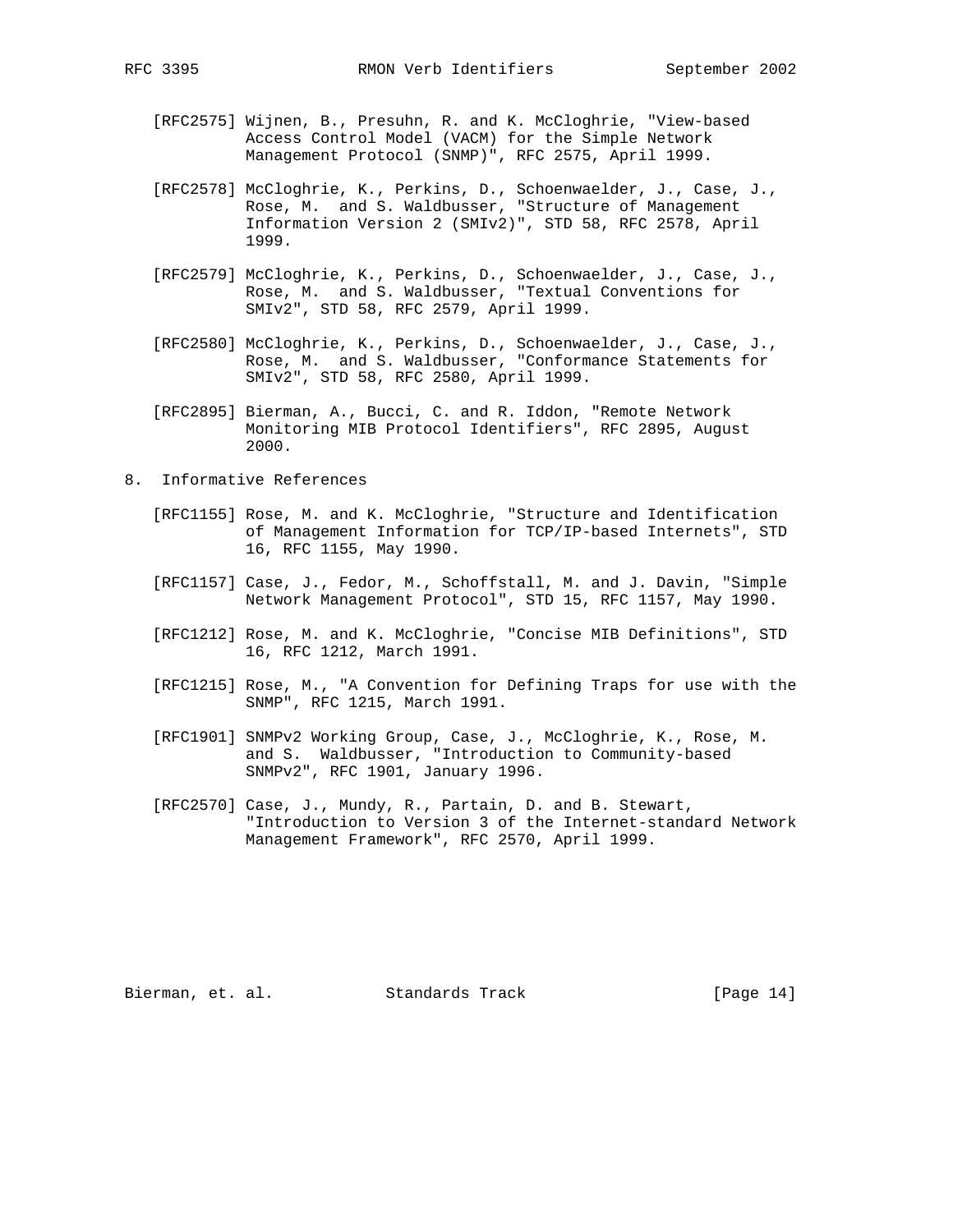# 9. IANA Considerations

 At this time there are no application protocol verbs defined that require IANA registration, similar to the 'ianaAssigned' protocol identifiers found in RFC 2895. It is remotely possible that a future version of this document will contain application verb definitions which require assignment in the 'ianaAssigned' protocol identifier subtree.

# 10. Security Considerations

 This memo defines the structure of a portion of the Remote Monitoring MIB framework, but does not define any MIB objects or protocol operations. Instead, it defines algorithms for representing application protocol verbs in RMON Protocol Identifiers. It does not introduce any new security risks into a managed system.

 However, if an MIB collection is designed which utilizes this type of Protocol Identifier, then such a collection may expose which verbs in an application protocol are used in a network. Inclusion of this additional information may require more consideration for protection. MIB writers should address such considerations.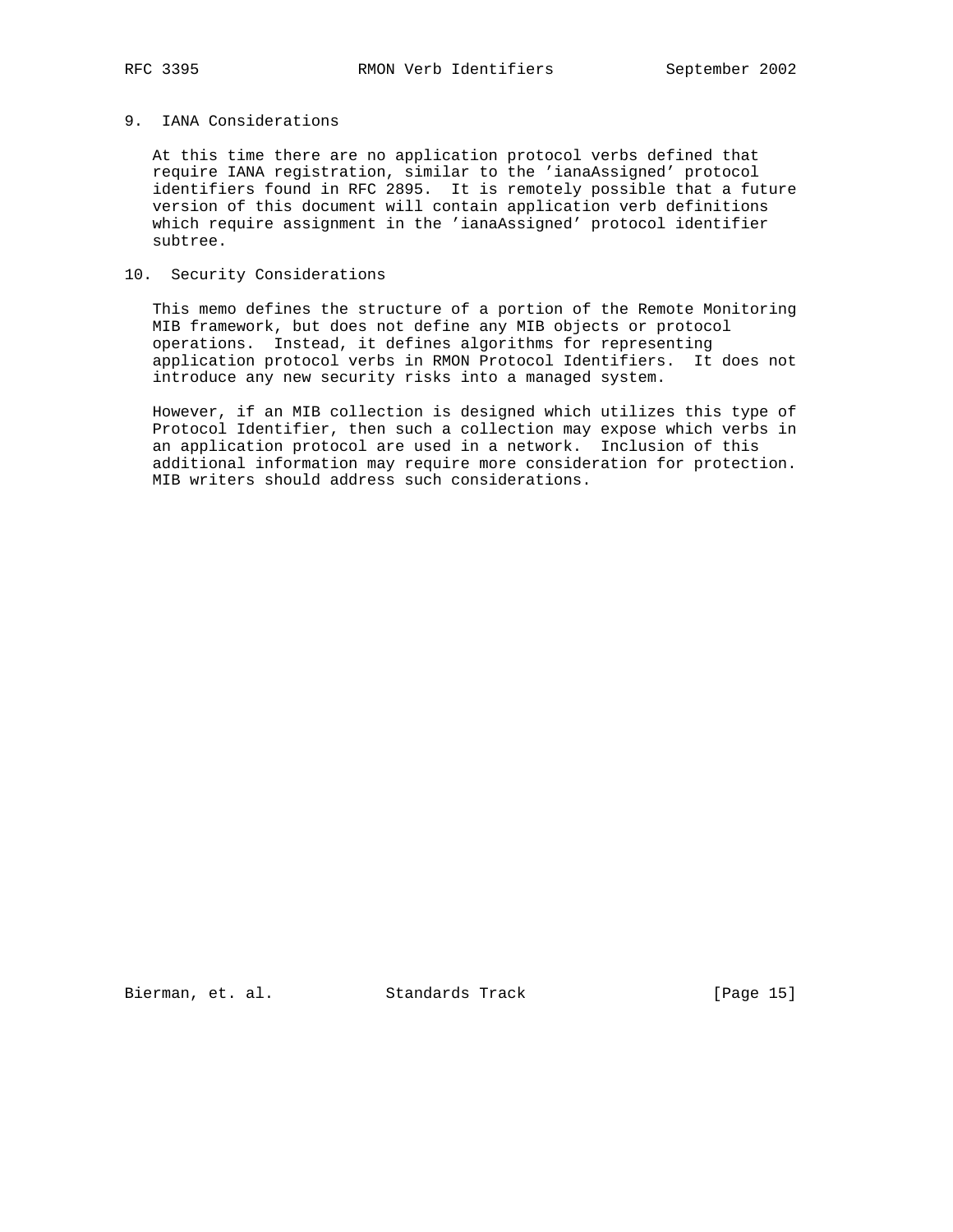# Appendix A: Usage Examples

 The following examples are listed to demonstrate how RMON verb identifiers are declared.

```
A.1 FTP Example
```
 This example defines verb enumeration values for the File Transfer Protocol as defined in RFC 959 and updated by RFC 2228 and RFC 2640. Note that verb name strings specified in the <verbName> field are not limited to 4 characters in length. In the FTP protocol, all the command names are 4 characters in length and the verb name string should match the official command name as closely as possible.

```
 ftp VERB-IDENTIFIER
      DESCRIPTION
        "The set of verbs for FTP is derived from the list
         of commands defined for the File Transfer Protocol,
         which are identified by case-insensitive strings.
         The commands are simply listed in the order found
         in the FTP documentation."
      REFERENCE
        "File Transfer Protocol, RFC 959, Section 4.1;
         FTP Security Extensions, RFC 2228, Section 3;
         Internationalization of the File Transfer Protocol,
         RFC 2640, Section 4.1."
       ::= {
user(1), --- USER NAME
 pass(2), -- PASSWORD
acct(3), -- ACCOUNT
cwd(4), -- CHANGE WORKING DIRECTORY
cdup(5), -- CHANGE TO PARENT DIRECTORY
smnt(6), -- STRUCTURE MOUNT
 rein(7), -- REINITIALIZE
 quit(8), -- LOGOUT
 port(9), -- DATA PORT
           post(9), -- pansv(10), -- PASSIVE<br>type(11), -- REPRESE
           type(11), -- REPRESENTATION TYPE<br>stru(12), -- FILE STRUCTURE
                     -- FILE STRUCTURE
           mode(13), -- TRANSFER MODE
           retr(14), --- RETRIEVE
          stor(15), --- STORE
          stou(16), -- STORE UNIQUE
appe(17), -- APPEND (with create)
 allo(18), -- ALLOCATE
 rest(19), -- RESTART
 rnfr(20), -- RENAME FROM
 rnto(21), -- RENAME TO
```
Bierman, et. al. Standards Track [Page 16]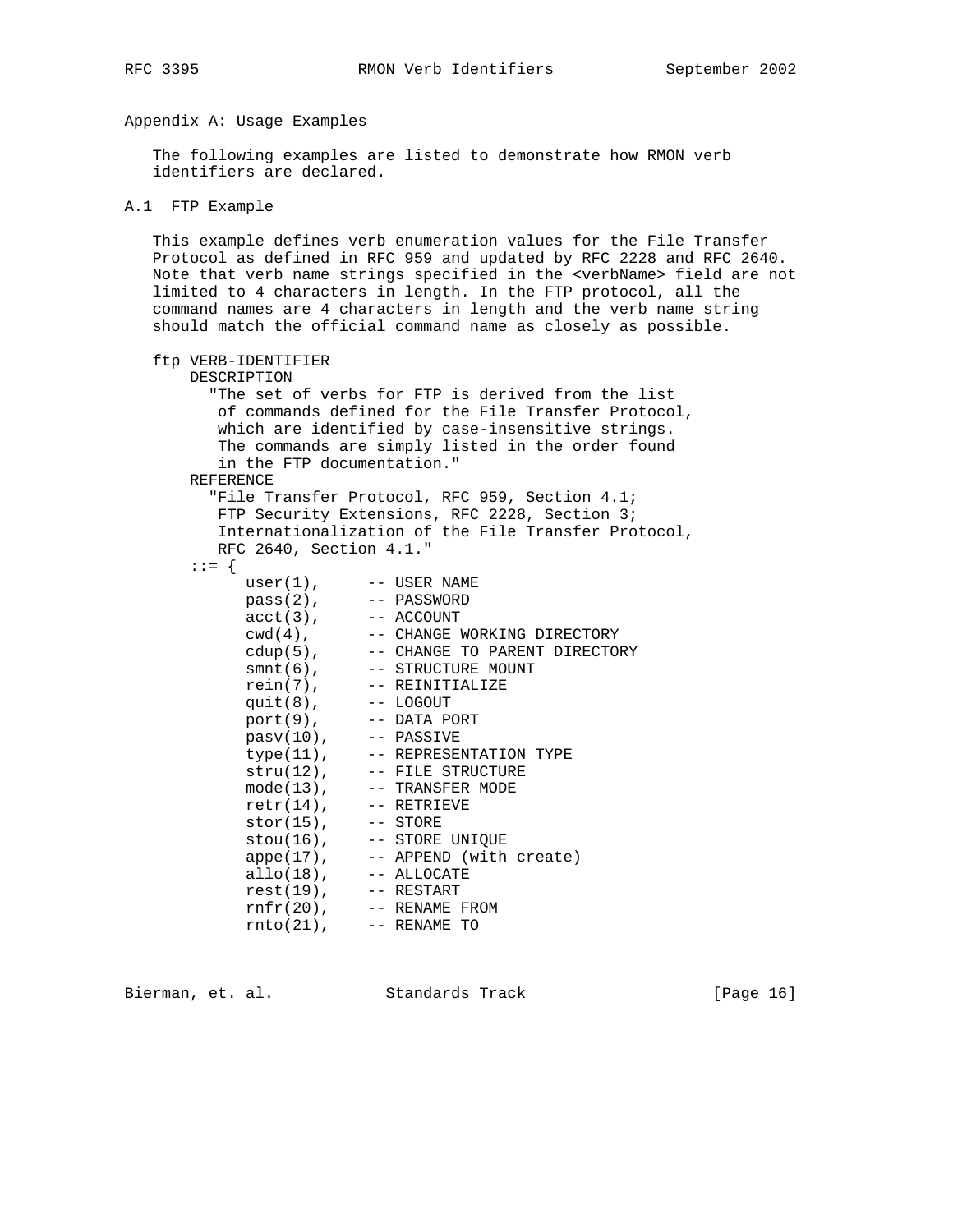|   | $abor(22)$ , $--$ ABORT<br>$dele(23)$ , $--$ DELETE<br>$rmd(24)$ , $--$ REMOVE DIRECTORY<br>mkd(25), -- MAKE DIRECTORY<br>pwd(26), -- PRINT WORKING DIRECTORY<br>$list(27), \t-- LIST$<br>$nlst(28)$ , $--$ NAME LIST<br>$site(29)$ , $--$ SITE PARAMETERS<br>$syst(30)$ , $--$ SYSTEM<br>$stat(31)$ , $--$ STATUS<br>$help(32), -- HELP$<br>$\text{noop}(33)$ , $\text{---}$ NOOP<br>auth(34), -- AUTHENTICATION/SECURITY MECHANISM<br>adat(35), -- AUTHENTICATION/SECURITY DATA<br>pbsz(36), -- PROTECTION BUFFER SIZE<br>prot(37), -- DATA CHANNEL PROTECTION LEVEL<br>ccc(38), -- CLEAR COMMAND CHANNEL<br>mic(39), -- INTEGRITY PROTECTED COMMAND<br>conf(40), -- CONFIDENTIALITY PROTECTED COMMAND<br>enc(41), -- PRIVACY PROTECTED COMMAND<br>$lang(42)$ -- $LANGUAGE$ |
|---|-------------------------------------------------------------------------------------------------------------------------------------------------------------------------------------------------------------------------------------------------------------------------------------------------------------------------------------------------------------------------------------------------------------------------------------------------------------------------------------------------------------------------------------------------------------------------------------------------------------------------------------------------------------------------------------------------------------------------------------------------------------------------------|
| ו |                                                                                                                                                                                                                                                                                                                                                                                                                                                                                                                                                                                                                                                                                                                                                                               |

```
 }
```
## A.2 POP3 Example

 This example defines verb enumeration values for the Post Office Protocol, Version 3, as defined in RFC 1939 and updated by RFC 2449.

```
 pop3 VERB-IDENTIFIER
```

```
 DESCRIPTION
   "The set of verbs for POP3 is derived from the list
```
 of commands defined for the Post Office Protocol, which are identified by case-insensitive strings. The commands are simply listed in the order found in the POP3 command summary." REFERENCE "Post Office Protocol, Version 3, RFC 1939, Section 9; POP3 Extension Mechanism, RFC 2449, Section 5." ::= { user(1), pass(2), quit(3),  $stat(4)$ , list(5),  $retr(6)$ , dele(7), noop(8), rset(9),

Bierman, et. al. Standards Track [Page 17]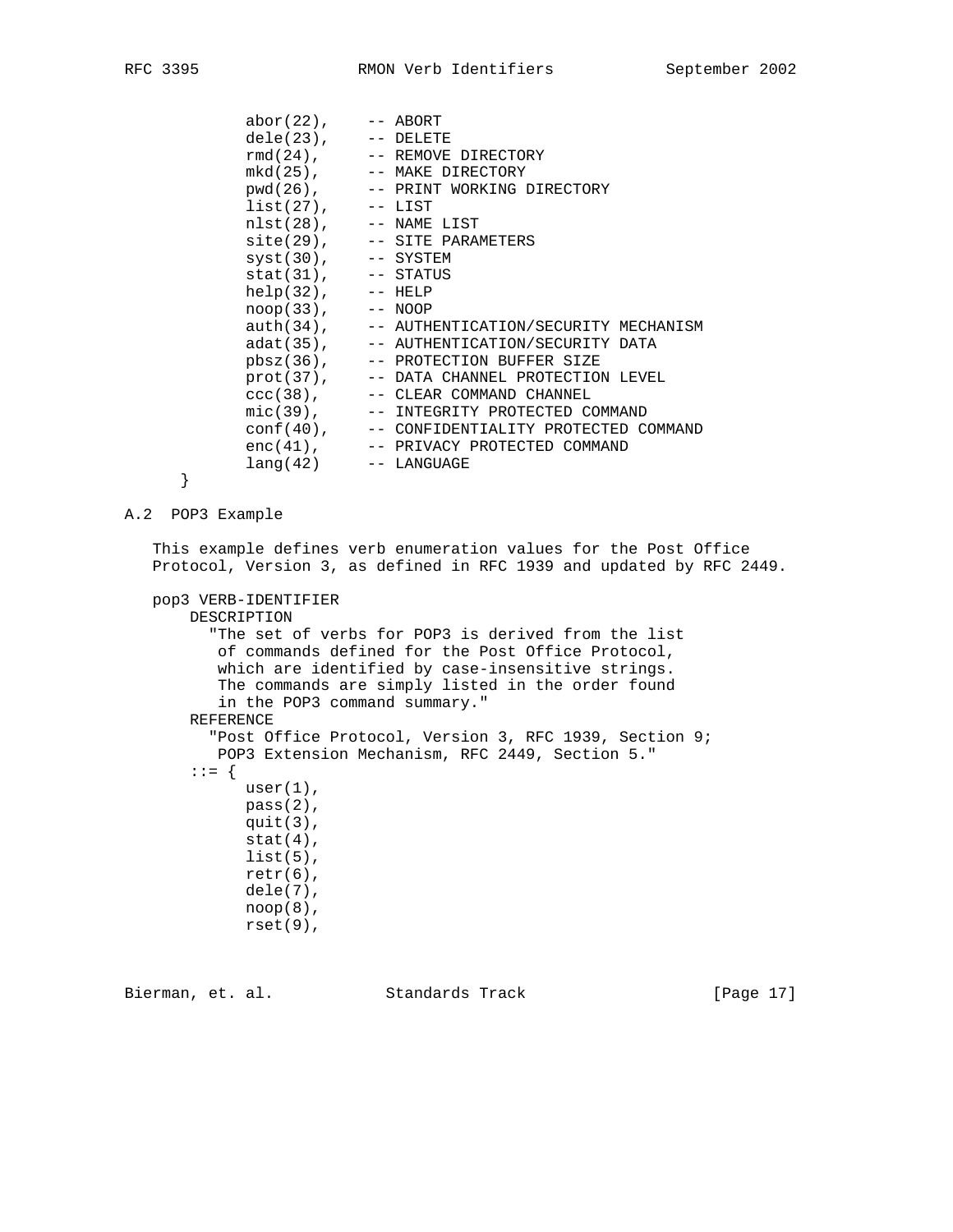```
 apop(10),
              top(11),
              uidl(12),
              capa(13)
        }
A.3 SNMP Example
    This example defines verb enumeration values for the Simple Network
    Management Protocol, as defined in RFC 1905.
    snmp VERB-IDENTIFIER
        DESCRIPTION
          "The set of verbs for SNMP is derived from the list
           of PDU transaction types in the Protocol Operations
           document for SNMPv2. Note that the 'Response'
           and 'Report' PDUs are not considered verbs, but are
           classified as belonging to the transaction type
           associated with the request PDU."
        REFERENCE
          "Protocol Operations for Version 2 of the
           Simple Network Management Protocol (SNMPv2),
           RFC 1905, Section 3."
        ::= {
              get(1),
              get-next(2),
              get-bulk(3),
              set(4),
              inform-request(5),
              trap(6)
        }
A.4 HTTP Example
    This example defines verb enumeration values for the Hypertext
    Transfer Protocol, version 1.1, as defined in RFC 2616.
    http VERB-IDENTIFIER
        DESCRIPTION
          "The set of verbs for HTTP is derived from the list
           of methods defined for the Hypertext Transfer Protocol,
           which are identified by case-sensitive strings.
           The commands are simply listed in the order found
           in the HTTP/1.1 documentation. Methods commonly used
           in HTTP/1.0 are a proper subset of those used in HTTP/1.1.
           Both versions of the protocol are in current use."
```
 REFERENCE "Hypertext Transfer Protocol -- HTTP/1.1, RFC 2616,

Bierman, et. al. Standards Track [Page 18]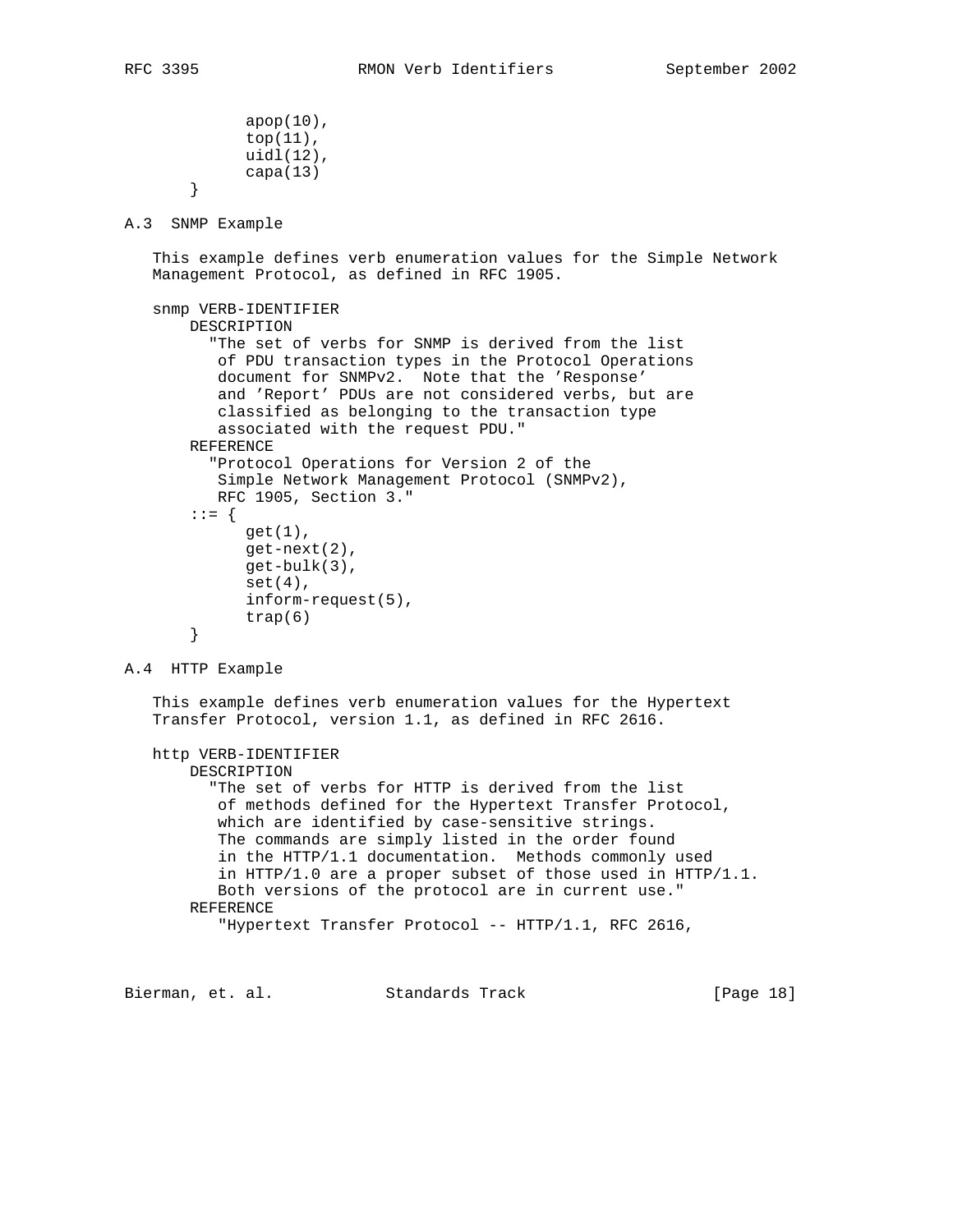```
Section 9; Hypertext Transfer Protocol -- HTTP/1.0, RFC
          1945, Section 8."
        ::= {
             options(1),
             get(2),
            head(3),
             post(4),
            put(5),
             delete(6),
             trace(7),
             connect(8) -- reserved for future use by HTTP/1.1
       }
A.5 SMTP Example
    This example defines verb enumeration values for the Simple Mail
    Transfer Protocol as defined in RFC 2821.
    smtp VERB-IDENTIFIER
       DESCRIPTION
       "The set of verbs for SMTP is derived from the set of commands
        defined for the protocol. These commands are identified
        by case-insensitive strings. Commands are listed in the
        order found in RFC 2821. The special "xcmd" verb is defined
        here as a catch-all for private-use commands, which must
        start with the letter 'X'."
       REFERENCE
          "Simple Mail Transfer Protocol -- RFC 2821, sections 4.1.1
          and 4.1.5."
        ::= {
             ehlo(1), -- Extended HELLO (4.1.1.1)
             helo(2), -- HELLO (4.1.1.1)
            mail(3), -- MAIL (4.1.1.2)rcpt(4), -- RECIPIENT (4.1.1.3)data(5), -- DATA (4.1.1.4) rset(6), -- RESET (4.1.1.5)
 vrfy(7), -- VERIFY (4.1.1.6)
             expn(8), -- EXPAND (4.1.1.7)
 help(9), -- HELP (4.1.1.8)
 noop(10), -- NOOP (4.1.1.9)
             quit(11), -- QUIT (4.1.1.10)
             xcmd(12) -- Catch-all for private-use "X" commands (4.1.5)
       }
```
Bierman, et. al. Standards Track [Page 19]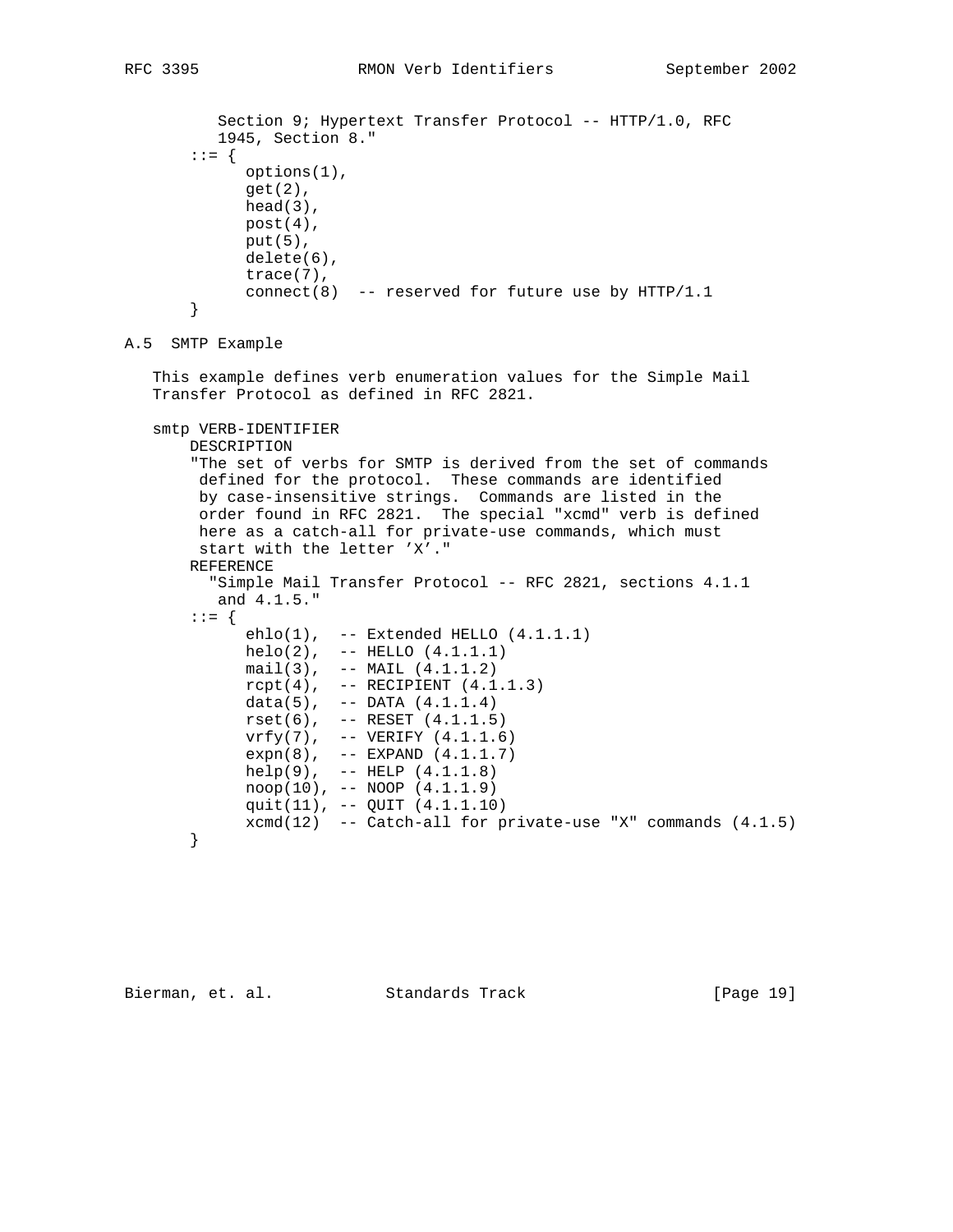Authors' Addresses

 Andy Bierman Cisco Systems, Inc. 170 West Tasman Dr San Jose, CA USA 95134

 Phone: +1 408-527-3711 EMail: abierman@cisco.com

 Chris Bucci Cisco Systems, Inc. 170 West Tasman Dr San Jose, CA USA 95134

 Phone: +1 408-527-5337 EMail: cbucci@cisco.com

 Russell Dietz Hifn, Inc. 750 University Ave Los Gatos, CA, USA 95032-7695

 Phone: +1 408-399-3623 EMail: rdietz@hifn.com

Albin Warth

EMail: dahoss@earthlink.net

Bierman, et. al. Standards Track [Page 20]